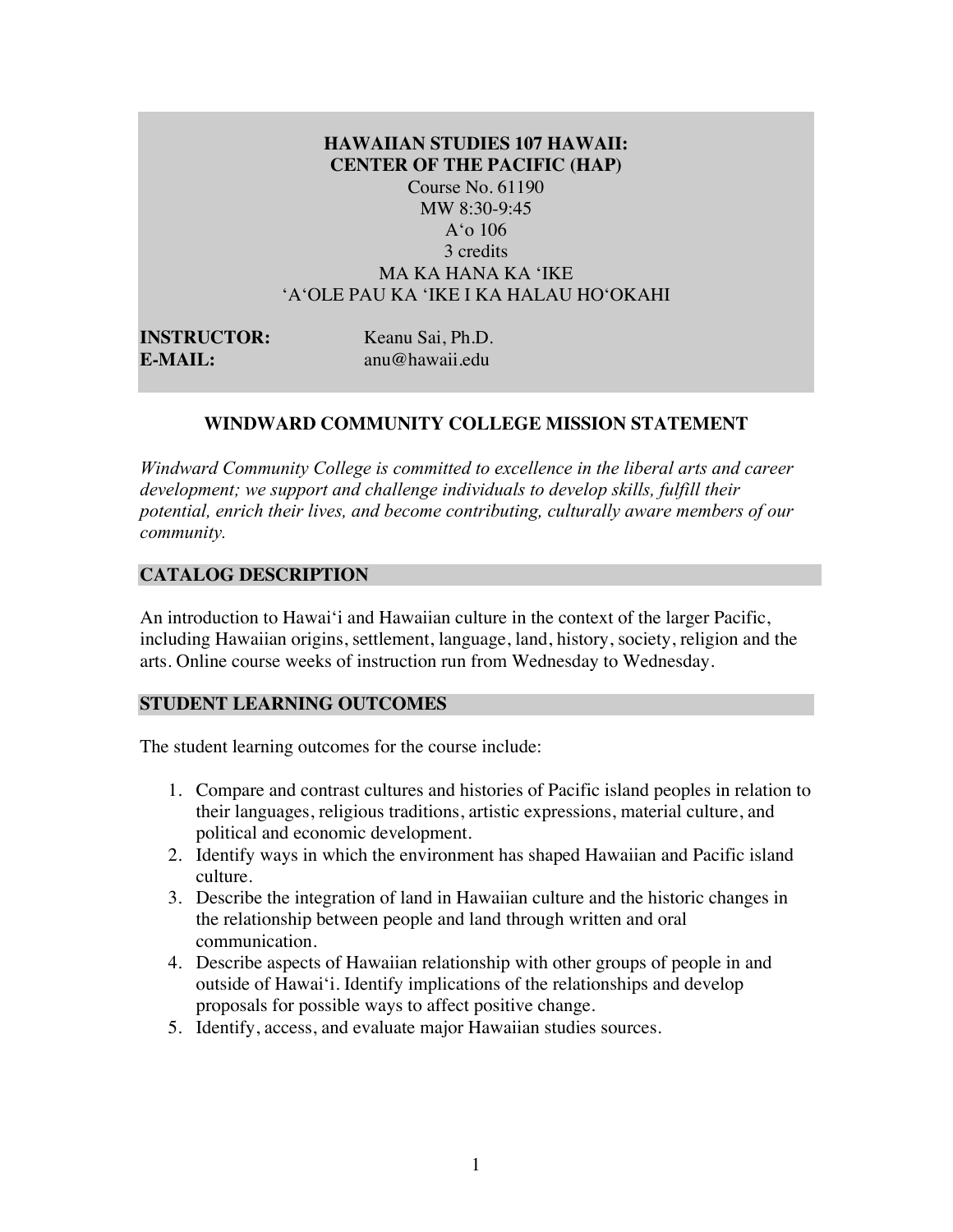# **COURSE TASKS AND ASSIGNMENTS**

### 1. **Assigned readings and Videos**

-There will be weekly reading assignments, which will come from two history textbooks and various articles. One of the history books is a required purchase for this class  $(\$35.00 + \$5.00$  shipping and handling) while the other textbook and articles will be provided via Laulima (no cost). To supplement the assigned readings there are a number of assigned videos that will further broaden our comprehension of the theme of a particular week. These videos are located in the "Resources" link.

\*\*\*Successful completion of this course is contingent upon thorough examination of all assigned readings.

# 2. **Mastery examinations**.

-There will be one mid-term examination and one final examination.

# **ASSESSMENT**

Student assessment will be based on the following:

100 pts. for **Mid-term** and **Final exams** (50 pts. per exam) 50 pts. for **participation** Total= 150 pts

 $A = 130-150$  $B = 100-129$  $C = 70-99$  $D = 40-69$  $F =$  Below 39

# **LEARNING RESOURCES**

# **Texts**

- Dr. W.D. Alexander, "Brief History of the Hawaiian People." Hawaiian Kingdom Board of Education, 1891. (No Cost)
- Dr. Keanu Sai, "Ua Mau Ke Ea (Sovereignty Endures): An Overview of the Political and Legal History of the Hawaiian Islands," Pu'a Foundation, Honolulu, 2011.  $($35.00 + $5.00$  shipping & handling). Go online at: http://www.puafoundation.org/product/ua-mau-ke-ea-sovereignty-endures-textbook/.

# **Book Chapters, Journal Articles, and News Articles**

- Adams, Jonathan, May 3, 2007, "Rising Sea Levels Threaten Small Pacific Island Nations" in *International Herald Tribune Asia-Pacific*
- Dudoit, Mahealani, 1998, "Carving a Hawaiian Aesthetic", in *Oiwi: A Native Hawaiian Journal*, vol. 1, 20-26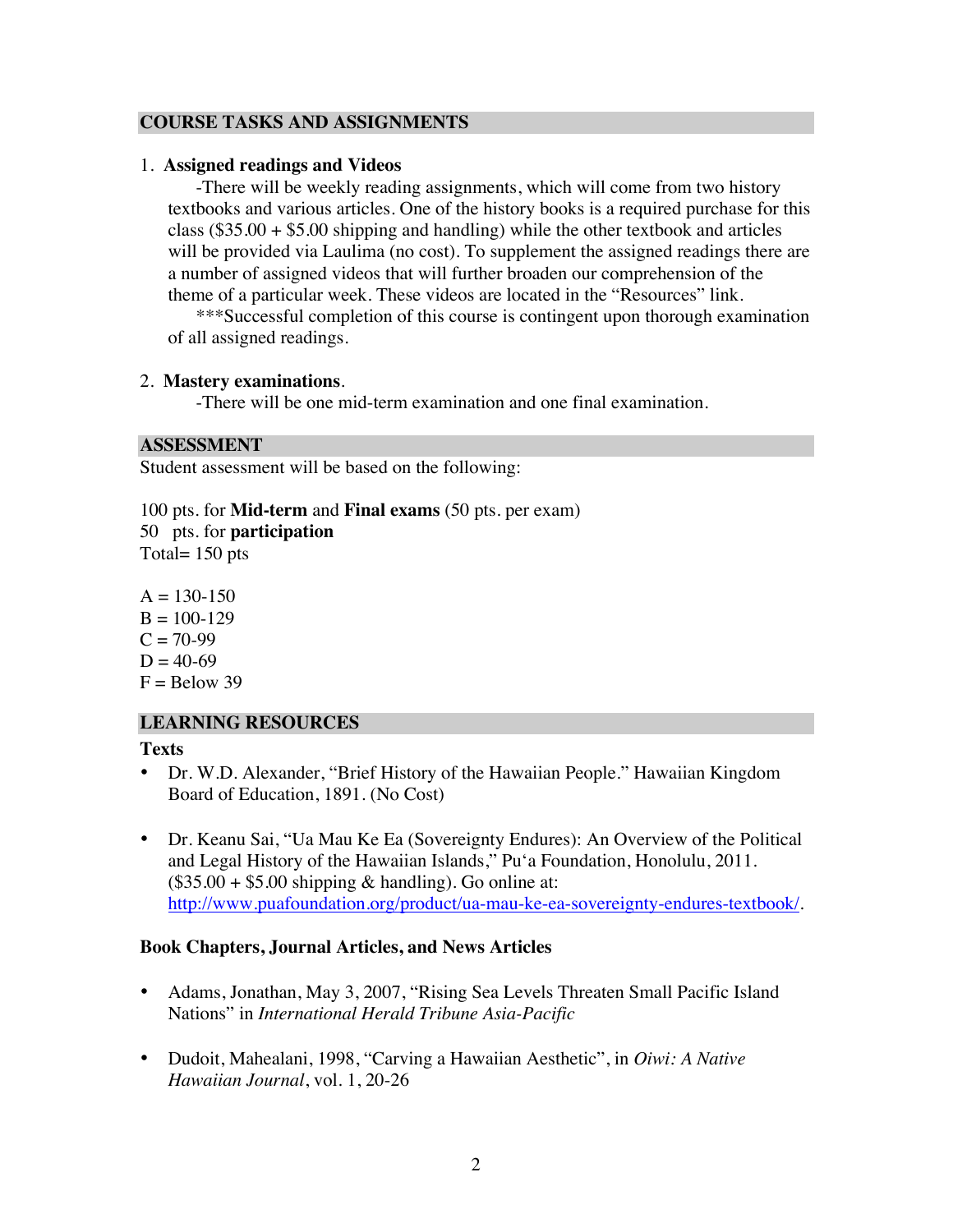- Gonschor, Lorenz, 2013, "Ka Hoku o Osiania: Promoting the Hawaiian Kingdom as a Model for Political Transformation in Nineteenth-Century Oceania," *Agents of Transcultuation*, 157-182
- Lucas, Paul Nahoa, 2000, "E Ola Mau Ka Olelo Makuahine: Hawaiian Language Policy and the Courts", *The Hawaiian Journal of History*, v. 34, 1-28
- Kamakau, Samuel M., 1976, "The Spirit World" and Places of Worship" in *Na Hana a Ka Po'e Kahiko: The Works of the People of Old*, Bishop Museum Press, Honolulu, Hawaii.
- Kame'eleihiwa, Lilikala, 1992, "Traditional Hawaiian Metaphors," in *Native Lands and Foreign Desires: Pehea La e Pono ai?*, Bishop Museum Press, Honolulu, Hawaii, 19-44.
- Kanahele, Pualani, 2005, "I Am This Land, and This Land is Me", in *Hulili: Multidisciplinary Research on Hawaiian Well-Being Journal,* vol. 2, 21-30.
- Kelly, Marion, 1989, "Dynamic of Production Intensification in Pre-Contact Hawaii" in *What's New? A Closer Look at the Process of Innovation*, Sander van der Leeuw and Robin Torrence (ed.) 82-105
- Walker, Ranginui, 1990, "Mythology" in *Ka Whawhai Tonu Matou: Struggle Without End*, Penguin Books, Auckland, New Zealand, 11-23
- Sai, David Keanu, 2004, "American Occupation of the Hawaiian State: A Century Unchecked," *Hawaiian Journal of Law and Politics*, vol. 1, 46-82.
- Tsai, Michael, January 4, 1995, "Pondering Pidgin," *Honolulu Weekly*, 4-6

# **COURSE EXPECTATIONS**

Respect the class as a learning environment by:

- Positive engagement in discussions.
- Use of appropriate language.
- Respecting the opinion and experiences of others*.*

# **COURSE SCHEDULE**

# **Week # 1 (Aug. 21 & 23): Introduction to Class**

**READ:** "From the Agent of the Hawaiian Kingdom: Setting the Record Straight on the Larsen Case" (2016), *Hawaiian Kingdom Blog*; and "South China Sea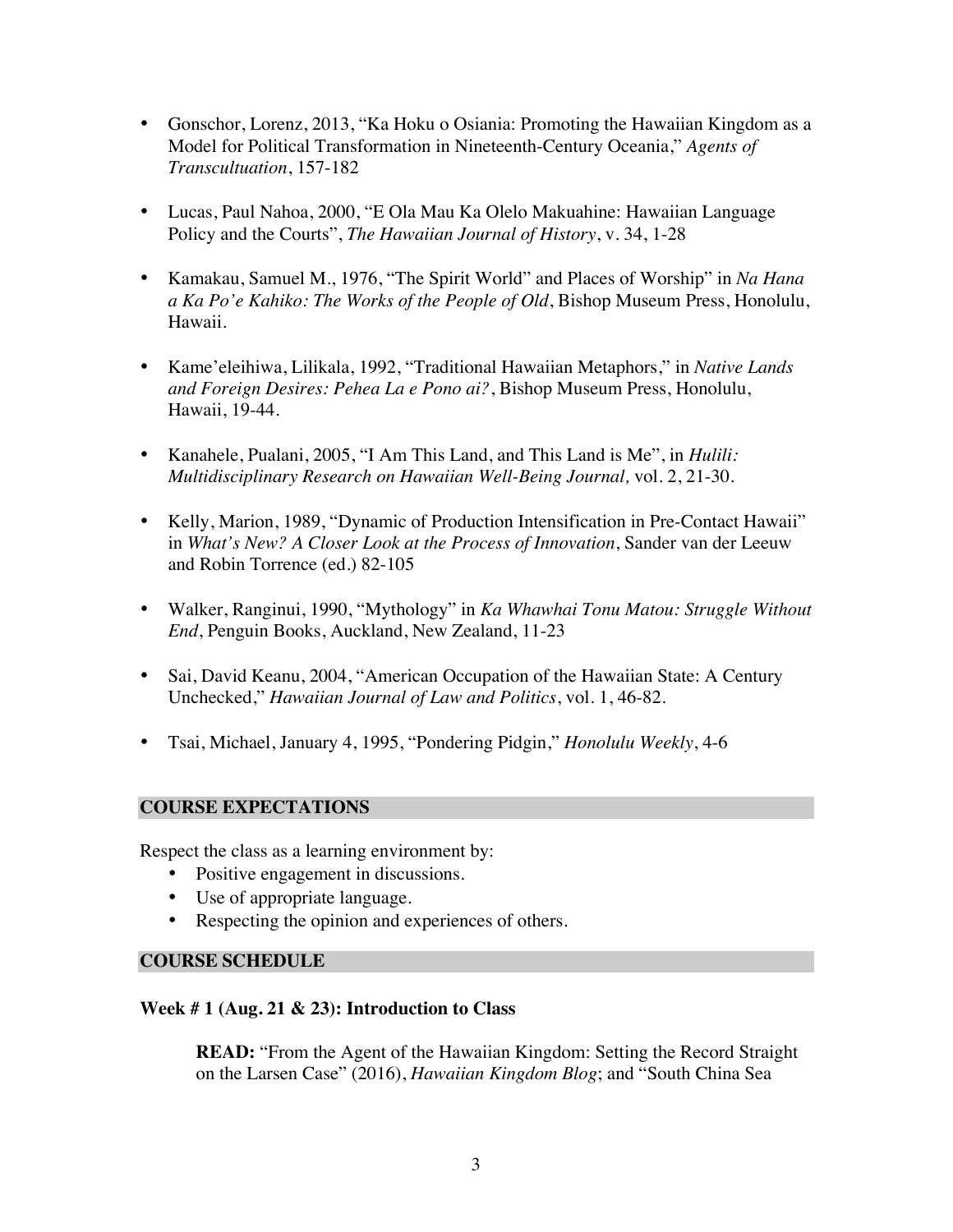Tribunal References Larsen v. Hawaiian Kingdom," (2016), *Hawaiian Kingdom Blog*.

#### **Week #2 (Aug. 28 & 30): Origins and Migrations**

**READ:** Chapters 1-5, Dr. W.D. Alexander (1891) **WATCH:** Light at the Edge of the World-*The Wayfinders* (46:32 mins)

### **Week #3 (Sep. 4 & 6): Traditional and Cultural Values-**

#### **Sep. 4 – Holiday (Labor Day)**

**READ: 1)** Chapters 6-14, Dr. W.D. Alexander (1891) **2) "**Traditional Hawaiian Metaphors", Kameʻeleihiwa (1992)

#### **Week #4 (Sep. 11 & 13): Native Languages**

**READ: 1)** "E Ola Mau Ka ʻŌlelo Makuahine: Hawaiian Language Policy and the Courts", Lucas (2000) **2)** "Pondering Pidgin", Tsai (1995) **WATCH:** *Pidgin-The Voice of Hawaiʻi* (4:28 mins)

### **Week #5 (Sep. 18 & 20): Native Religions**

**READ: 1) "**The Spirit World", Kamakau (1964) **2)** "Kumulipo", Kameʻeleihiwa (1999) **3) "**Mythology", Walker (1990)

#### **Week #6 (Sep. 25 & 27): Physical Environment**

**READ: 1) "**Rising sea levels threaten small Pacific island nations", NY Times (2007) **2) "**Dynamics of production intensification in pre-contact Hawai'i", Kelly (1989)

**WATCH:** *That Sinking Feeling-PNG* (17:08 mins)

# **Week #7 (Oct. 2 & 4): Hawaiian Art and Literature – Midterm Exam**

**READ: 1) "**Carving a Hawaiian Aesthetic," Dudoit (1998) **2)** "I am This Land and This Land is Me", Kanahele (2005) **WATCH: 1)** *Making His Mark-A Visit With Keone Nunes* (26:01 mins) **2)** *Jamaica Osorio Performs Kumulipo at the White House* (2:19 mins)

**MIDTERM EXAM: October 4.** Midterm Exam will cover readings and videos from week #1

# **Week #8 (Oct. 9 & 11): Legal and Political Historical Overview**

**READ:** Introduction and Chapter 1 of "Ua Mau Ke Ea..." Sai (2011)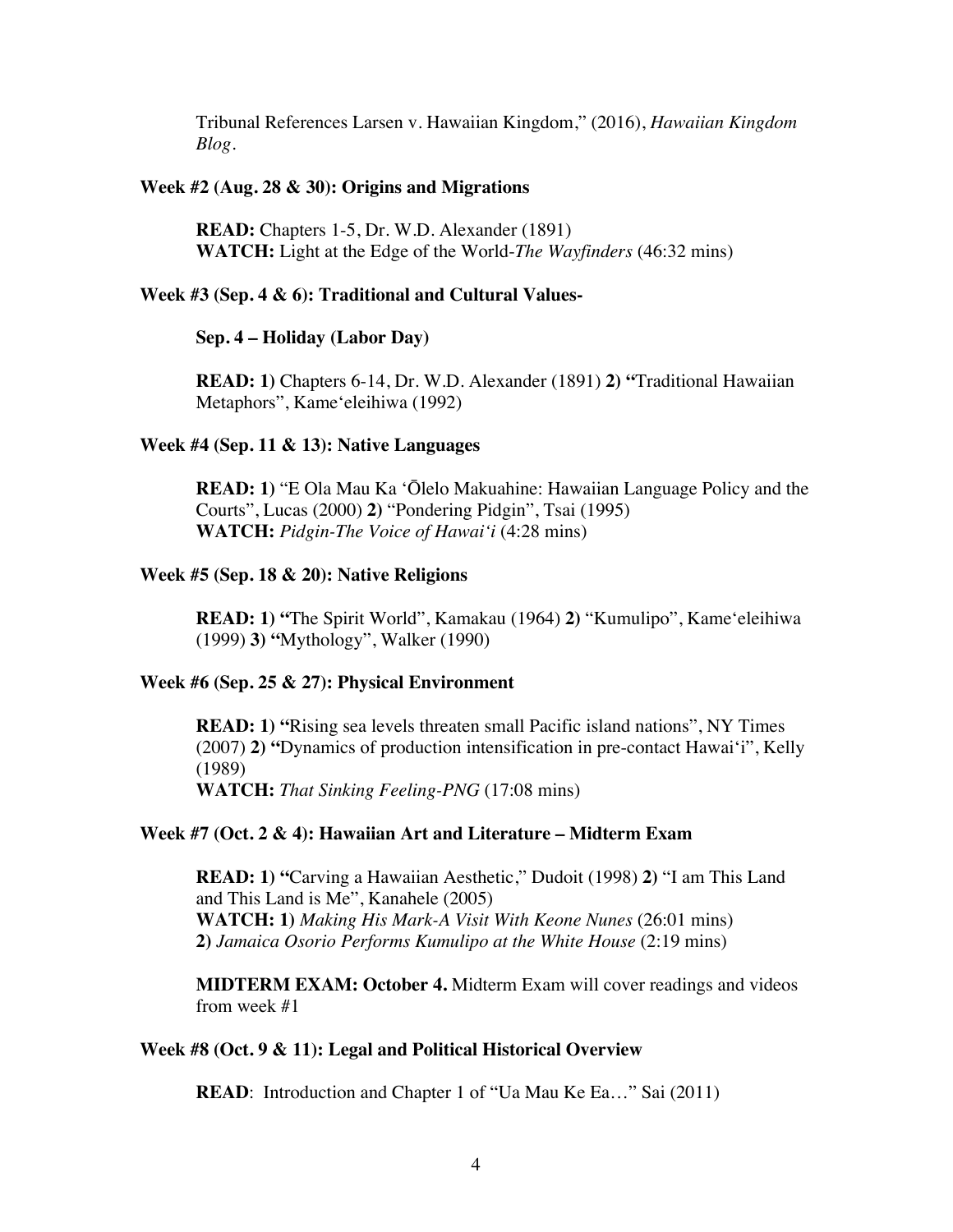**WATCH:** Chapter 1 video

#### **Week #9 (Oct. 16 & 18): Legal and Political Historical Overview**

**READ**: Chapters 2-3 of "Ua Mau Ke Ea..." Sai (2011) **WATCH:** Chapter 2 and 3 video

#### **Week #10 (Oct. 23 & 25): Legal and Political Historical Overview**

**READ**: "Ka Hoku o Osiania: Promoting the Hawaiian Kingdom as a Model for Political Transformation in Nineteenth-Century Oceania" Gonschor (2013) **WATCH:** Interview with Lorenz Gonschor

#### **Week #11 (Oct. 30 & Nov. 1): Legal and Political Historical Overview**

**READ**: Chapters 4-5 in "Ua Mau Ke Ea..." Sai (2011) **WATCH**: Chapter 4 and 5 video

#### **Week #12 (Nov. 6 & 8): Legal and Political Historical Overview**

**READ**: Chapters 6-7 in "Ua Mau Ke Ea…" Sai (2011) **WATCH:** Chapter 6 and 7 video

#### **Week #13 (Nov. 13 & 15): Legal and Political Historical Overview**

**READ:** Chapters 8-9 in "Ua Mau Ke Ea…" Sai (2011) **WATCH:** Chapter 8 and 9 video

#### **Week #14 (Nov. 20 & 22): Legal and Political Historical Overview**

**READ:** Chapters 10-12 in "Ua Mau Ke Ea…" WATCH: Chapter 10 through 12 video

# **Week #15 (Nov. 27 & 29): The American Occupation**

**READ:** "American Occupation of the Hawaiian State: A Century Unchecked", Sai (2004)

#### **Week #16 (Dec. 4 & 6): Final Exam Review**

**Final Exam will cover readings and videos from week #8**

**25 points "extra credit" due December 6 (Reaction Paper)**

### **FINAL EXAM: December 6**